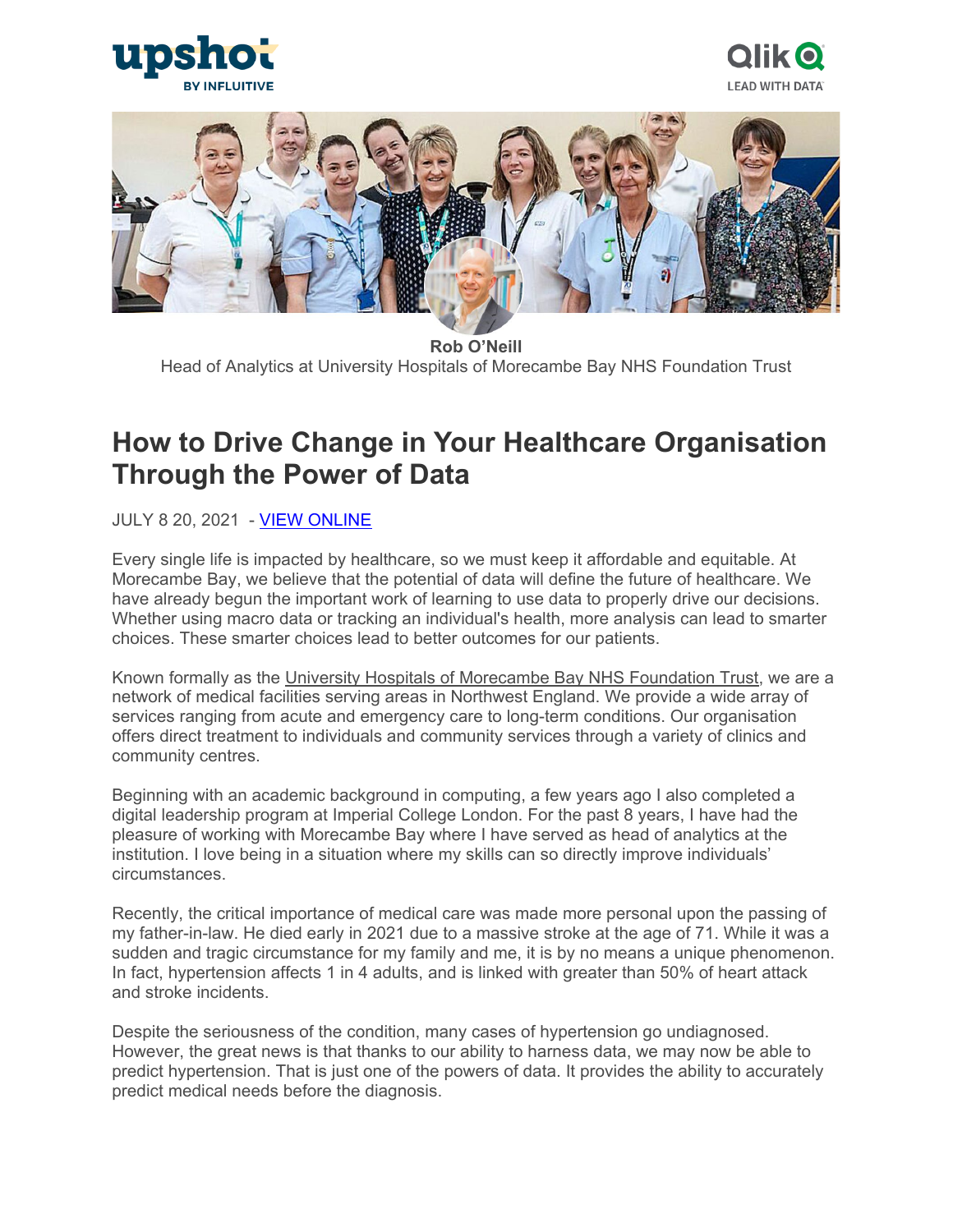



#### **Data and Medical Care in the Post-Pandemic World**

Healthcare institutions are currently dealing with a massive backlog of procedures that were put on hold while hospitals were fully engaged with COVID-19 patients. As a result of this waiting, hospitals are once again being forced to reconsider how they operate as traditional approaches to business planning are no longer enough. Medical professionals know they need to increase the level of precision with which they operate.

*Hospitals facing the need to adjust to making data-driven decisions do not necessarily have to start from scratch.*

[SHARE IT](https://linkedin.com/shareArticle?url=http%3A%2F%2Fupshotstories.com%2Fstories%2F991%3Futm_source%3Dpost%26utm_medium%3Dlinkedin1%26utm_campaign%3Dpost991&mini=true&title=Hospitals%20facing%20the%20need%20to%20adjust%20to%20making%20data-driven%20decisions%20do%20not%20necessarily%20have%20to%20start%20from%20scratch.%20%20%20%20%20%20%20&summary=How%20to%20Drive%20Change%20in%20Your%20Healthcare%20Organisation%20Through%20the%20Power%20of%20Data) **[TWEET IT](https://twitter.com/intent/tweet?text=Hospitals%20facing%20the%20need%20to%20adjust%20to%20making%20data-driven%20decisions%20do%20not%20necessarily%20have%20to%20start%20from%20scratch.%20%20http%3A%2F%2Fupshotstories.com%2Fstories%2F991%3Futm_source%3Dpost%26utm_medium%3Dtweet1%26utm_campaign%3Dpost991)** 

Fortunately, hospitals facing the need to adjust to making data-driven decisions do not necessarily have to start from scratch. They can learn from the data journeys of other institutions. To those organisations, I offer a blueprint for embedding predictive analytics into the heart of healthcare: lead, excite, innovate, disrupt, persist, and repeat.

First, **lead** with data. Don't be afraid to stand up and articulate a vision or co-design a strategy for change. This includes taking an active role in the implementation. **Excite** the organisation by formulating a plan that includes some quick wins. Creating the expectation of success can help to secure emotional investment and the continuation of any funding.

**Innovate** by discovering the existing problems and using predictive tools to deliver solutions. Focusing on solving the existing real-life problems is a great way to keep the transformation grounded. Be aware that you will encounter some resistance against changing practices, so don't be afraid to **disrupt** by offering novel solutions. You will also need to **persist** as cultural changes sometimes take longer than desired. Finally, after the conclusion of a specific change, **repeat** the process with the next area that can benefit from a new approach.

## **Creating a Clear Analytics and AI Strategy**

Of course, cultural change is just part of the equation. You also need to create a strategic plan that can communicate exactly how to implement analytics data tools. The first step is to create a data repository. Every great analysis begins with good data, so this step is the foundation of everything to come. Identify what sources of data to incorporate and any data arrangements necessary.

*Every analytics journey starts with good data.*

[SHARE IT](https://linkedin.com/shareArticle?url=http%3A%2F%2Fupshotstories.com%2Fstories%2F991%3Futm_source%3Dpost%26utm_medium%3Dlinkedin2%26utm_campaign%3Dpost991&mini=true&title=Every%20analytics%20journey%20starts%20with%20good%20data.%20%20%20%20%20%20%20&summary=How%20to%20Drive%20Change%20in%20Your%20Healthcare%20Organisation%20Through%20the%20Power%20of%20Data) [TWEET IT](https://twitter.com/intent/tweet?text=Every%20analytics%20journey%20starts%20with%20good%20data.%20%20http%3A%2F%2Fupshotstories.com%2Fstories%2F991%3Futm_source%3Dpost%26utm_medium%3Dtweet2%26utm_campaign%3Dpost991)

Once the plan for managing the data is in place, the next step is to formalise the data pipelines and integration platforms. Make sure you understand how the data will flow through your system, and who will monitor that process. With the data chains situated, you can now begin the actual work of creating the analytical solutions. It is critical that these are impactful and add tangible value to the organisation.

From this point, it's time to begin enhancing the effectiveness of the data model. Artificial intelligence (AI), autonomous machine learning (ML), and natural language processing (NLP) all provide benefits beyond the potential of a basic working model. This is also the point to connect with peers to engage with the industry best practices.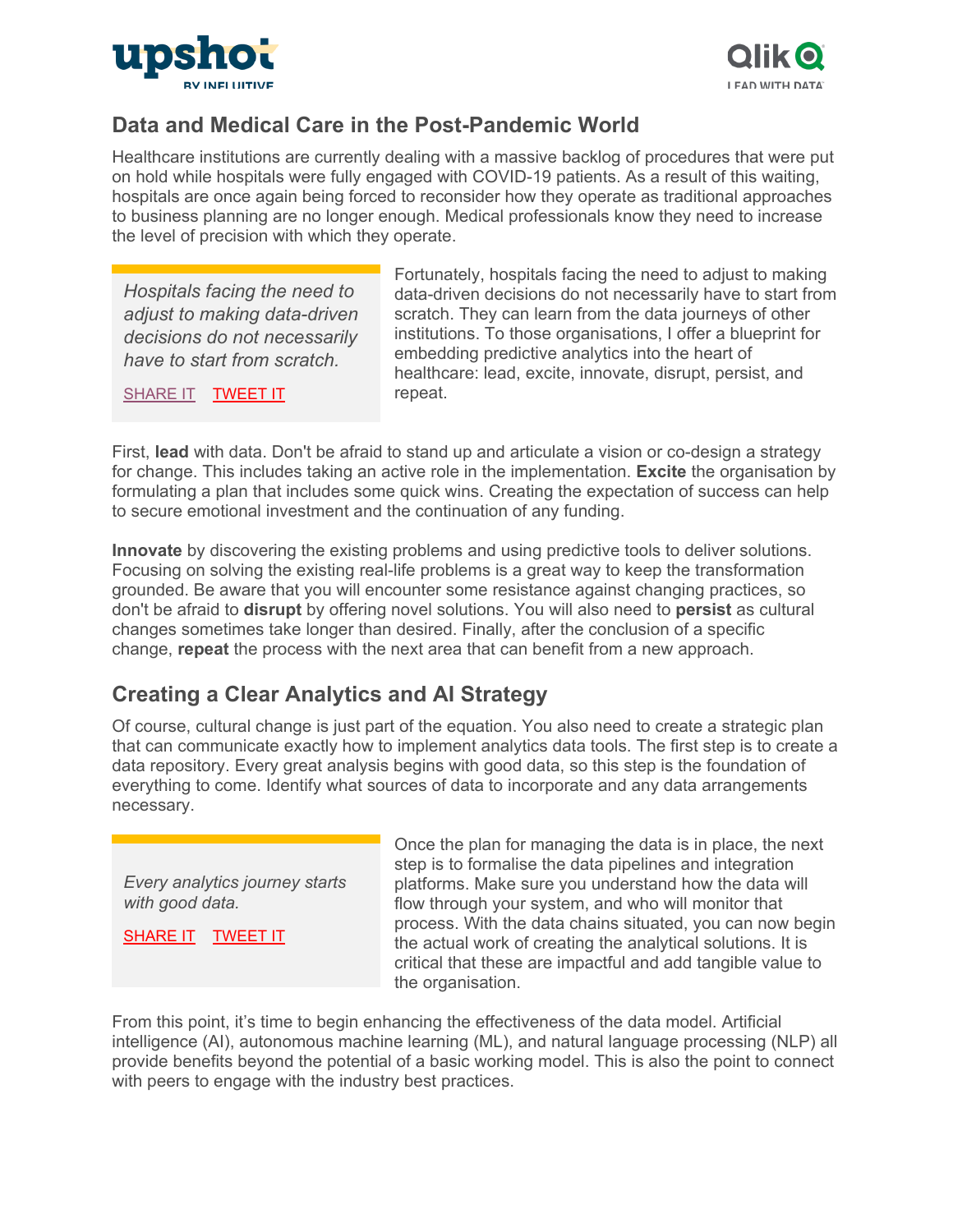



Once the complete analysis strategy is in place, it is time to work on data literacy within the organisation. Do this part as the last step of the implementation plan because people can get discouraged by being onboarded into a non-working design.

As for the technology, the data architecture employed must be integrated, resilient, responsive, and flexible. There are lots of choices out there, but personally I think the maturity of cloud analytics and AI has happened. Accordingly, I would always recommend a cloud-first approach. No other structures offer the same combination of ease of access, mobility, security, and a frictionless user experience.

Cloud-based analytics tools can help harness the evergrowing amounts of data.

[SHARE IT](https://linkedin.com/shareArticle?url=http%3A%2F%2Fupshotstories.com%2Fstories%2F991%3Futm_source%3Dpost%26utm_medium%3Dlinkedin3%26utm_campaign%3Dpost991&mini=true&title=Cloud-based%20analytics%20tools%20can%20help%20harness%20the%20ever-growing%20amounts%20of%20data.%20%20%20%20%20%20%20&summary=How%20to%20Drive%20Change%20in%20Your%20Healthcare%20Organisation%20Through%20the%20Power%20of%20Data) [TWEET IT](https://twitter.com/intent/tweet?text=Cloud-based%20analytics%20tools%20can%20help%20harness%20the%20ever-growing%20amounts%20of%20data.%20%20http%3A%2F%2Fupshotstories.com%2Fstories%2F991%3Futm_source%3Dpost%26utm_medium%3Dtweet3%26utm_campaign%3Dpost991)

Cloud-based technology is also critical to establish an elastic data platform. As we continue to incorporate analysis into healthcare, we can expect the amount of data to grow exponentially. Plan for this eventuality by constructing an architecture designed to harness evergrowing amounts of data.

It is also worth mentioning that the traditional rules are out. Data structures must be elastic both in their ability to scale

and integrations. Today's organisations should assume rapid changes in where and how data storage platforms will need to deliver information. People doing analytics need to be able to interconnect software as needed. Cloud-based resources are usually easier to update and maintain as service combinations change.

For example, Morecambe Bay currently works using a combination of [Qlik,](https://www.qlik.com/us/) Snowflake, and DataRobot. We can use Qlik apps to extract data and create models in DataRobot. We also use Snowflake to process data. The need to integrate multiple platforms into the same process should not be a barrier to your design.

## **The Harmony of Qlik and DataRobot**

DataRobot is an automated ML platform that we selected in part because it was easy to integrate into our Qlik systems. DataRobot outputs data science models that are available to Qlik users. Accordingly, we avoid significant time wasted by our users attempting to operate two standalone data resources.

As an example, we wanted to create a model to predict the number of patients arriving at our emergency department each hour. We started by speaking to operational and clinical colleagues and looking at other similar efforts to create a list of factors to consider. We found potential influences such as temperature, bed occupancy, and whether the day was a bank or student holiday. Based on this research, we fed DataRobot a list of variables we believed could potentially influence emergency department attendance.

DataRobot analyses the variables and provides a ranked list of models based on predictive ability. The platform lets us examine the predictive importance of each of the considered factors. These predictions are loaded into Qlik data files, and then visualised to create a full picture of the potential emergency room demand. Our staff can view a command centre app that provides charts to track expected arrivals, actual arrivals, and other relevant information.

We also created another model to predict hypertension risk. The model can examine personal factors like BMI and age to predict whether a person who has not had their blood pressure